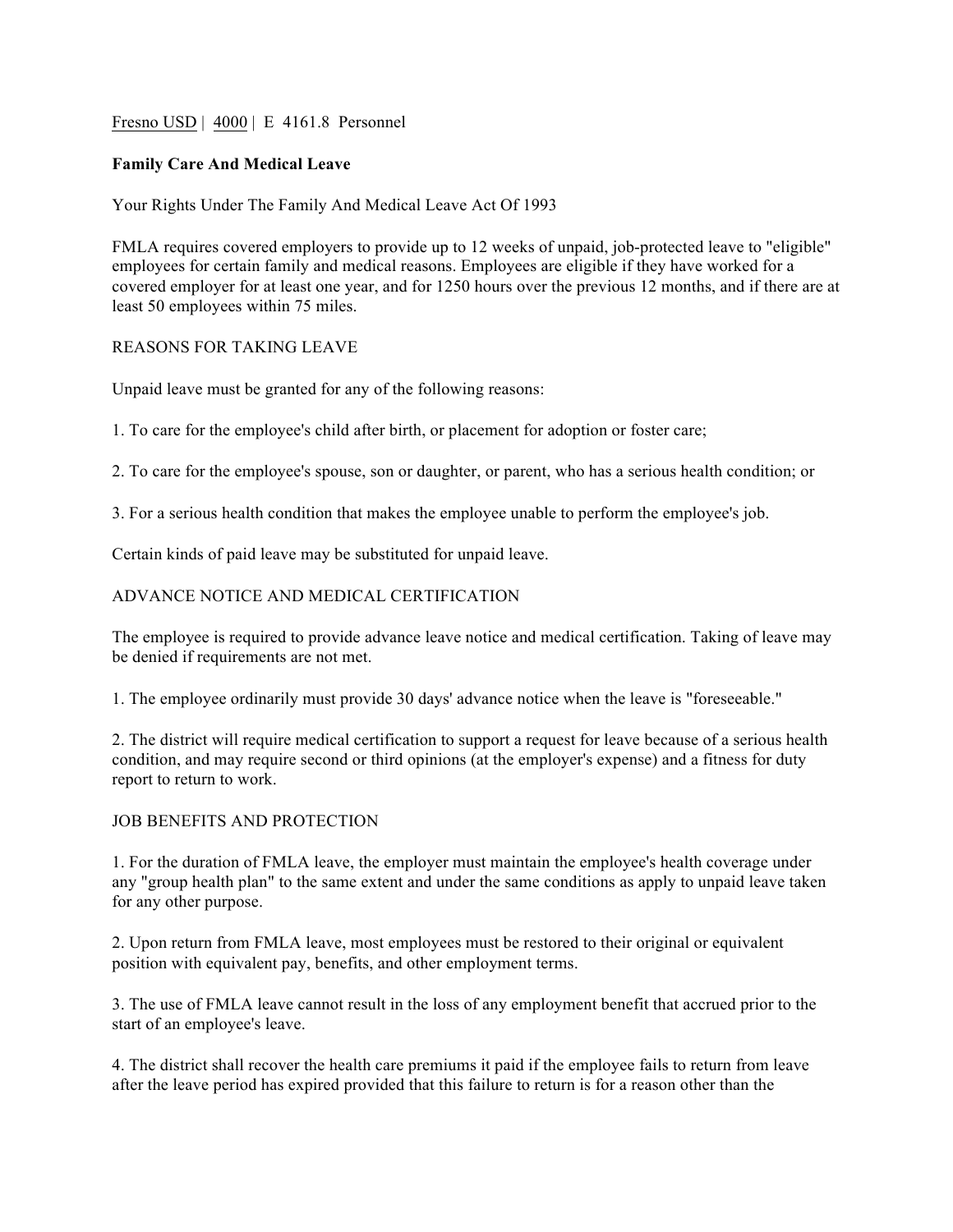continuation, reoccurrence, or onset of a serious health condition that entitles the employee to family care and medical leave or other circumstances beyond the employee's control.

# UNLAWFUL ACTS BY EMPLOYERS

FMLA makes it unlawful for any employer to:

1. Interfere with, restrain, or deny the exercise of any right provided under FMLA;

2. Discharge or discriminate against any person for opposing any practice made unlawful by FMLA or for involvement in any proceeding under or relating to FMLA.

## ENFORCEMENT

1. The U.S. Department of Labor is authorized to investigate and resolve complaints of violations.

2. An eligible employee may bring a civil action against an employer for violations.

FMLA does not affect any federal or state law prohibiting discrimination, or supersede any state or local law or collective bargaining agreement which provides greater family or medical leave rights.

## FOR ADDITIONAL INFORMATION

Contact the nearest office of the Wage and Hour Division, listed in most telephone directories under U.S. Government, Department of Labor.

Under the California Family Rights Act of 1993 (CFRA), if you have more than 12 months of service with us and have worked at least 1,250 hours in a 12-month period before the date you want to begin your leave, you may have a right to an unpaid family care or medical leave (CFRA leave). This leave may be up to 12 work weeks in a 12 month period for the birth, adoption or foster care placement of your child or for your own serious health condition or that of your child, parent or spouse.

Even if you are not eligible for CFRA leave, if you are disabled by pregnancy, childbirth or related medical conditions, you are entitled to take a pregnancy disability leave of up to four months, depending on your period(s) of actual disability. If you are CFRA-eligible, you have certain rights to take BOTH a pregnancy disability and a CFRA leave for reason of the birth of your child. Both leaves contain a guarantee of reinstatement to the same or to a comparable position at the end of the leave, subject to any defense allowed under law.

If possible, you must provide at least 30 days' advance notice for foreseeable events (such as the expected birth of a child or planned medical treatment for yourself or of a family member). For events which are unforeseeable, we need you to notify us, at least verbally, as soon as you learn of the need for the leave.

Failure to comply with these notice rules is grounds for, and may result in, deferral of the requested leave until you comply with this notice policy.

We may require certification from your health care provider before allowing you a leave for pregnancy or your own serious health condition or certification from the health care provider of your child, parent or